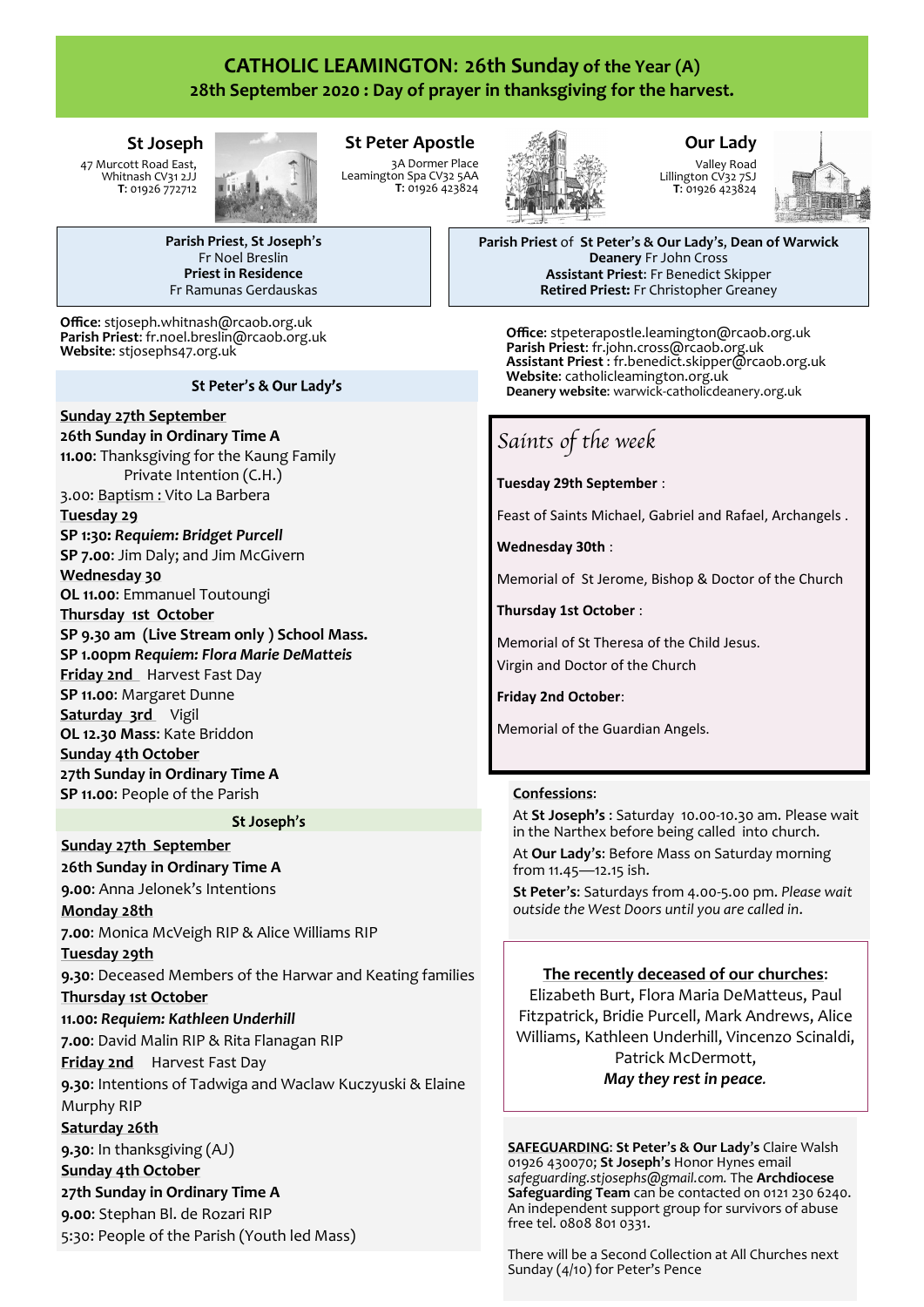*Items for the newsletter should be sent by 3 pm Wednesday to stpeterapostle.leamington@rcaob.org.uk Or St Joseph's stjoseph.whitnash@rcaob.org.uk* 

**Our prayers for** Giovanni Allurlino, Fr David Bazen, Solange Beccles, Edward Behan, Pam Brambles, Mary Craig, Mario Fasi, Edna Hale, Eileen Hiorns, Jo Holleron, Estelle Holmes, John Ireson, Mist Johnson, David Kendall, Mgr Christopher Lightbound, Antonina La Spisa, Nathaniel Manning, Kate Miles, Paula Newton, Jim Olexa, Fr Malcolm Prince, Ann Reilly, Marie Robinson, Patricia Robinson, Peggy Rowlands, Marjorie Smedley, Luke Sweeney, Terena Tam, Terry Tam, George Wall, Elizabeth Weston, Peter Wright & all those at home, or in the nursing homes & hospitals of the parish. **Lord Jesus**, **watch over all who suffer and are in pain**. **Bless all those who care for them**.

| St Peter's & Our Lady's                                                                                        | St Peter's & Our Lady's                                                                                                                                                                                                                                                                                                                                   |
|----------------------------------------------------------------------------------------------------------------|-----------------------------------------------------------------------------------------------------------------------------------------------------------------------------------------------------------------------------------------------------------------------------------------------------------------------------------------------------------|
| Seven-day candles:<br>The Altar candles burn for Mrs. Mary McGivern, and for the<br>Housebound of the Parish.  | Dear Parishioners,<br>It was good to welcome Fr Benedict to his new home and new<br>parish on Friday morning. He is keen to begin and I am glad he<br>has arrived. Running two churches alone has been a challenge. I<br>have conducted 8 funerals in two months which is quite a few in<br>addition to the management of the parish, most of the weekday |
| The Our Lady Chapel candle burns for a Private Intention.<br>The St Joseph's Chapel candle burns for the Sick. |                                                                                                                                                                                                                                                                                                                                                           |

**Stewards and cleaners** will be needed at every public event in the church for many months and even years to come. I appeal to those who are able, to offer some of your free time. Full training will be given. Contact Martin Foley on martinfoley73@gmail.com if you can help at St Peter's. At Our Lady's Church, volunteers are asked to contact Fr John at the Parish Office.

**The new RCIA** Course ( Rite of Christian Initiation for Adults will begin on 11<sup>th</sup> November at 7.30 pm via Zoom . This is a course designed for those who would like to learn more about the Catholic Faith. The course will be presented by our Catechists by means of instructions, questions and answer and further reading. If you would like to sign up for the course please contact either Fr John or Margaret Dimambro.

**We need a new** Foundation Governor at St Anthony's School.

Can you help? Contact Fr Benedict the School Chaplain.

**Bertie:** I think Fr Benedict and I might have something in common! His name means 'Blessed' and I have often heard Fr John say "where's that blessed dog ?' Best woofs, Bertie.

**Catholic Schools need your support**. They were built and paid for by the parishioners of our churches for your children to learn about the Catholic Faith. Our schools are free.

**Princethorpe College** will be having an Open day on Sunday 4th October from 10 am to 3pm. Crackley Hall and Little Crackers Open Day is 8th October 9 am—4pm. Princethorpe VI Form Wednesday 14th October 6.30pm to 9 pm. All will be by appointment only so please call Princethorpe School 01926 634200 or email : post@princethorpe.co.uk

**The Hand in Hand Group**, the Deanery wide support group for adults with learning and physical disabilities, have provided us with an update: Each member of our parishes will have coped differently with restrictions and anxieties of the past six months. It has been the same for those in the hand in hand group with disabilities. It has been an isolating and anxious time, as the usual care services and social activities have closed down, creating a huge loss for those with little to no local family support available. Our normal monthly meetings have stopped but our group has tried to keep in touch by phone or WhatsApp. We've had a little more time to talk, listen and to give and receive support and friendship. A few of us even joined s monthly international prayer group over Zoom, which was set up for people with learning disabilities and friends. We've twice met in the park with some recently enjoying a socially-distanced picnic by the bandstand. **Kindaid** are organising a Quiz on Sunday 8th October at 6:30pm. Hosted by Dan and Caroline Graham. There will be something for everyone and families are especially welcome to join in. The last quiz was a lovely opportunity for members of the parish and other Kindaid supporters to come together for an evening of fun and laughter. There is no charge but donations to Kindaid are invited. If you are interested, please email maryrouse@rocketmail.com and you will be sent further details and a Zoom invitation. **Baptisms**: Last Sunday, **Vito La Barbera** was welcomed into the family of the Church. This Sunday we welcome **Natan Kaczmarek**. May God watch over them and keep them safe.

addition to the management of the parish, most of the weekday masses and the deanery. I have arranged a 24 hour emergency call out for Warwick Hospital for those clergy who can. This means I am on 24 hour call from Tuesday to Wednesday evening. One day I had 1 mass, 1 Requiem Mass, 1 afternoon last rites call and 1 call at 10 pm. I was on my knees by the time I got back ! So I am looking forward to working in partnership with Fr Benedict and I am sure you are all looking forward to meeting him too.

I will say a Live Stream mass only on this Thursday as I have a Funeral Service at 1 pm. Please note Funerals are restricted to 30 and are for family only. Every Blessing Fr John.

#### **St Joseph**'**s**

**Sunday 5.30pm Mass:** This Mass will restart on Sunday 4<sup>th</sup> October, the first one will be led by the Youth Group. Social Distancing will be in place, please remember to wear your Face Masks.

**Church Cleaners / Stewards**: We still need more volunteers over 18 and under 70 to offer to help so that we can continue to open our Church and offer Public Mass every day. If you



can help, please contact the Office by phone (Wednesdays) or by email.

**Gift Aid Envelopes** for this current year which have not yet been collected are available from Fr Noel or the Sacristy.

**Fr Andy's Leaving Collection**: If you would like to contribute please put your contribution in an envelope clearly marked "Fr Andy's Collection" through

the Presbytery letterbox or in the collection basket after each Mass.

**Standing Orders/PayPal**: Thank you to all the parishioners who have set up Standing Orders or PayPal payments. These have been a great help to the parish during the recent times. If you have set up a payment please ensure you have given the details to the Parish Office as we still have several unidentified payments Many Thanks. If you are now paying your Gift Aid donations by Standing Order instead of yellow envelope please return your box of envelopes to the Parish Office or put through the Presbytery letterbox.

**Baptisms**: If you previously had a date booked for a Baptism at St Joseph's contact the Office on Wednesdays.

**CAFOD Harvest Fast Day** this year is on Friday 9<sup>th</sup> October and will be dedicated to raising much needed funds to deal with the Covid crisis in the countries in which they are working – Brazil, Peru, Myanmar, Palestinian West Bank, Sri Lanka, Zimbabwe, Liberia, Kenya, Honduras, Sierra Leone, Kenya. The CAFOD Covid Appeal has already raised £2.5 million online at [www.cafod.org.uk](http://www.cafod.org.uk/) If you have already given, thank you. If you have not yet done so, go to our Catholic Leamington website page under PARISH ACTIVITIES or contribute on Harvest Fast Day.